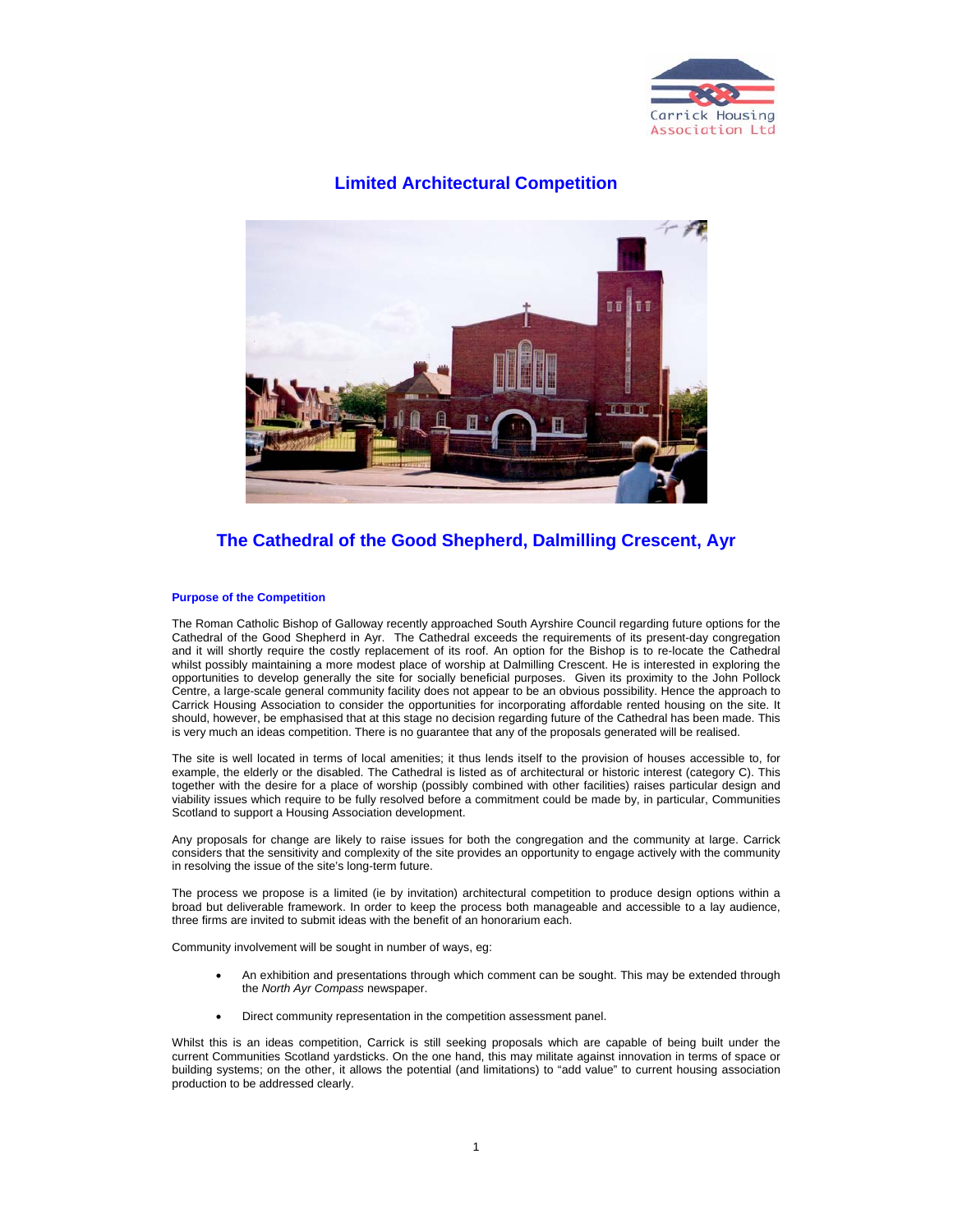

**Brief** 

#### Accommodation:

- o One and two bed roomed housing aimed at the elderly.
- o An economical flexible building capable of being used as both a centre for social services and for community events (including religious services). The main space should be capable of accommodating 100 people theatre style, and of being easily subdivided to provide day centre facilities, eg meeting and consultation rooms.

#### Flexibility and Adaptability:

- o The design of the housing units should be capable of accommodating the desires and requirements of elderly households over time. South Ayrshire Council is committed to an independent living model for social care in which elderly people with disabilities and a requirement for support can still enjoy the benefits of their own self-contained home. This includes a policy objective of ensuring "that "dementia friendly" design features are built into a proportion of all new housing stock" (Joint Community Care Plan, 2001/2004).
- o Proposals should provide for a minimum of one third of the dwellings having a second bedroom. This is to allow for the different living arrangements including the needs of formal and informal over-night carers.
- o Public and private spaces should address the issues of safety, security, and sociability combined with opportunities for privacy.
- o The public building should be functionally discrete yet architecturally integrated with the residential uses.

#### **Sustainability**

o A positive approach to maximising energy efficiency in construction and long-term use is expected.

#### Deliverability

- o The housing component should be realisable with reference to the funding constraints described in the Association's Design Guide (November 2001).
- o An economical approach should be assumed with regard to the construction and possible reuse of the day centre.

### **Planning Considerations**

The Cathedral is listed Category C (S). A copy of the listing description is supplied. The Listing extends to the boundary walls, railings, gate piers and gates. It does not, however, include the Priest's House and Church Hall.

Within the South Ayrshire Local Plan (draft for public consultation, 1999), the site and surrounding area are covered by Policy H8 which seeks to preserve the character of residential areas. By virtue of its listing the building is also subject to Policies ENV38, ENV39 and ENV 40. Advice can be obtained from Mrs Catherine Parish of SAC, tel: 01292 616173. Catherine.Parish@south-ayrshire.gov.uk

**ENV38:** The Council will seek to protect and promote the protection of the fabric of Listed buildings and will actively encourage the sensitive restoration and reuse of all such properties unless it can be demonstrated to the satisfaction of the Council that an alternative course of action can be justified.

**ENV39:** In the context of Policy ENV38 the demolition of a Listed building will normally only be approved when in association with the approval of detailed redevelopment proposals.

**ENV40:** Where the demolition of a listed building is proposed in association with the redevelopment of the site, its replacement shall be of a quality design, commensurate with that of the original building.

### **The Site and Existing Buildings**

The Cathedral and ancillary buildings occupy a triangular site contained by Dalmilling Crescent and Dalmilling Road (map reference NS 3580 2263). A topographic survey is supplied in paper and digital forms. This shows the existing buildings, boundaries and relationship to the surrounding buildings. Dalmilling is a housing scheme in the northeast of Ayr which was developed by the former Burgh Council largely from the late 1940s to the 1960s.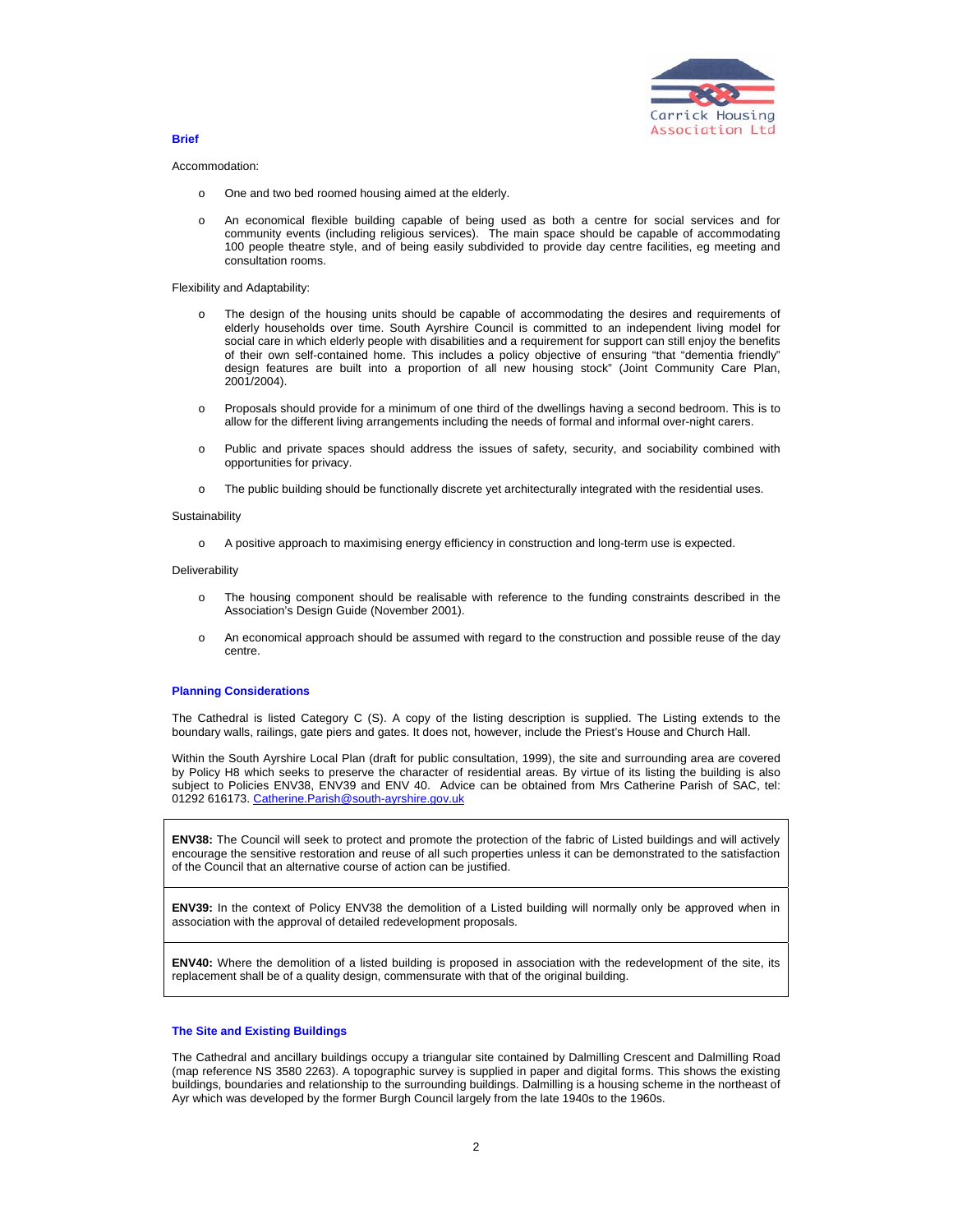

Three related buildings occupy the site:

• **The Cathedral** 



The Ayr Burgh Council Dean of Guild approved drawings are available for inspection at the Ayrshire Archives Centre, Craigie Estate, Ayr (01292 287584). The reference number is 81 (1954).

Originally designed by William Cowie and Torry (and credited to Fred Torry) as a parish church, it was elevated to Cathedral status in 1961. Construction was completed in 1957, although the Dean of Guild drawings are dated 1951 (approved 1954). It is described in the Listing schedule as "..a good example of post-war architecture with its distinctive brick work and cream stone detailing, ennobled by its fine square plan tower." Rob Close in *Ayrshire and Arran, An Illustrated Architectural Guide* (RIAS, 1992) comments, however, on ".. this long, low, and unambitious building has standard metal windows and a low tower capped by a chimneylike turret" (p35). Its construction reflects the stringencies of the post-war reconstruction phase. It is of predominantly brick construction. The brick piers forming the arcades encase steel "H" posts. The intermediate floors and roof of the tower are of concrete. The roof consists of steel truces (with a horizontal ceiling below), asbestos concrete decking and copper weathering extending to the parapet gutters. It is understood that the copper requires to be replaced in its entirety. As designed, it could accommodate a congregation of 1,100.

• **Priest's House** 



The Ayr Burgh Council Dean of Guild approved drawing is available for inspection at the Ayrshire Archives Centre, Craigie Estate, Ayr (01292 287584). The reference number is 31 (1955). The drawing is dated 1954.

This is a large simple two-storey house with single storey wings to the west and north (linking to the Cathedral). It is of brick cavity construction with timber floors and roof structure. The roof is finished in red tiles. As noted above it is not subject to Listing.

### • **Church Hall**

This is a simple brick building is of later design and construction. As noted above, it is not subject to listing.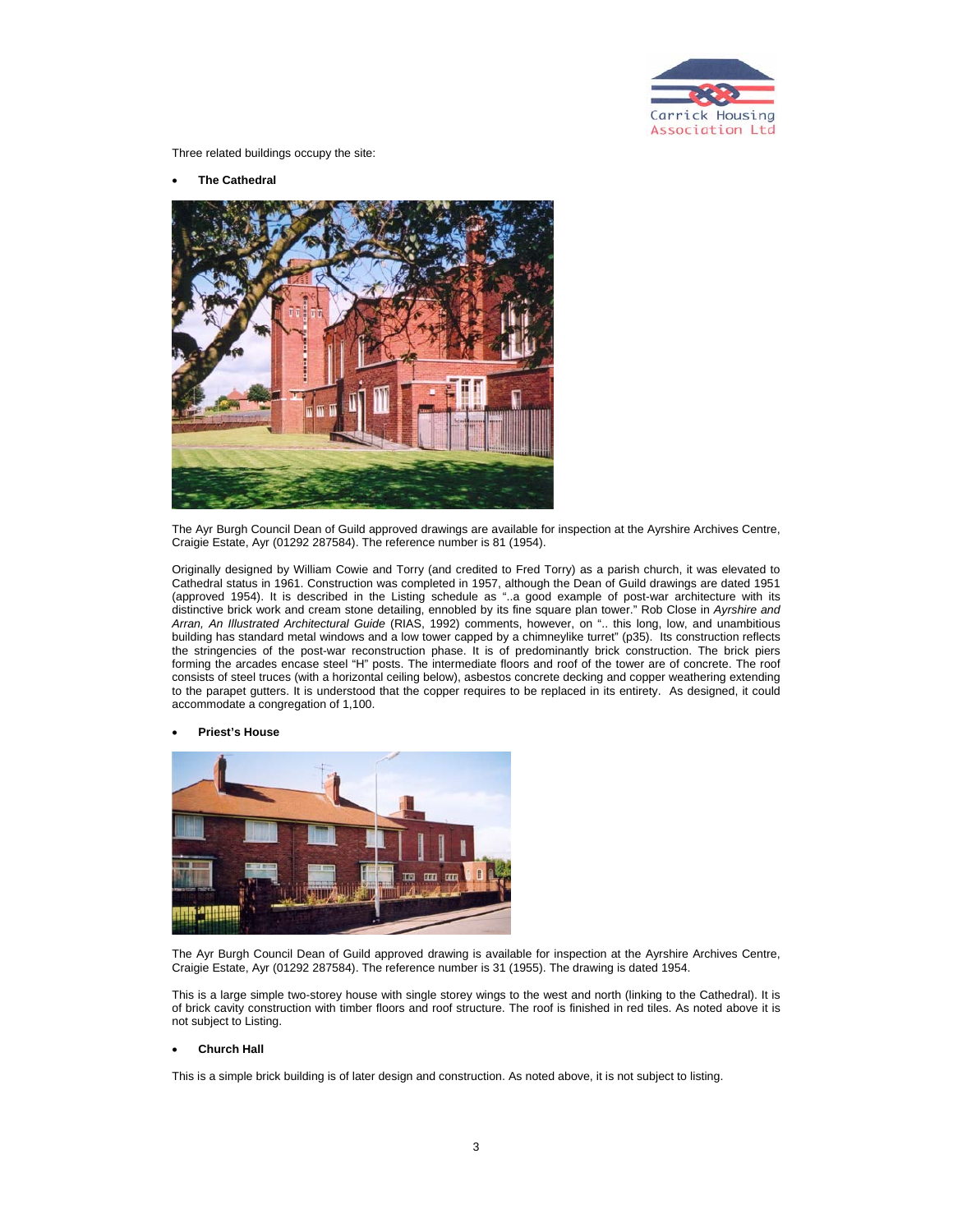



#### **Procedure**

#### • **Entrants**

The competition is restricted to submissions from:

- ARP Lorimer and Associates
- Alastair Murdoch Partnership
- Wren Rutherford A-S:L

#### • **Deadline for Submissions**

The competition will be formally launched on 29 April 2002. The closing date for submissions to the Association's office is 24 June 2002.

# • **Selection Process**

- Exhibition. In conjunction with the North Ayr Partnership, an exhibition and presentation will be held to gauge community reactions to the proposals.
- Cost Check. Although this is an ideas competition, it is important that the proposals have a good prospect of being deliverable within Communities Scotland's current cost limits. Carrick will therefore carryout an outline cost appraisal of each submission.
- Formal judging. The panel will consider the submissions with regard to the following criteria:
	- o Success at meeting or exceeding the requirements of the brief.
	- o Community responses.
	- o Deliverability in terms of economic and Planning considerations.

#### • **Judging Panel**

The panel will consist of representatives of the Association, the local community, the North Ayr Partnership and the Roman Catholic Church. Karen Anderson of Anderson Bell + Christie will act as architectural assessor.

## • **Announcement of the Winner**

The aim will be to announce the winner by 31 July 2002.

# • **Honoraria**

£1,200 (inclusive of VAT) will be paid to each entrant.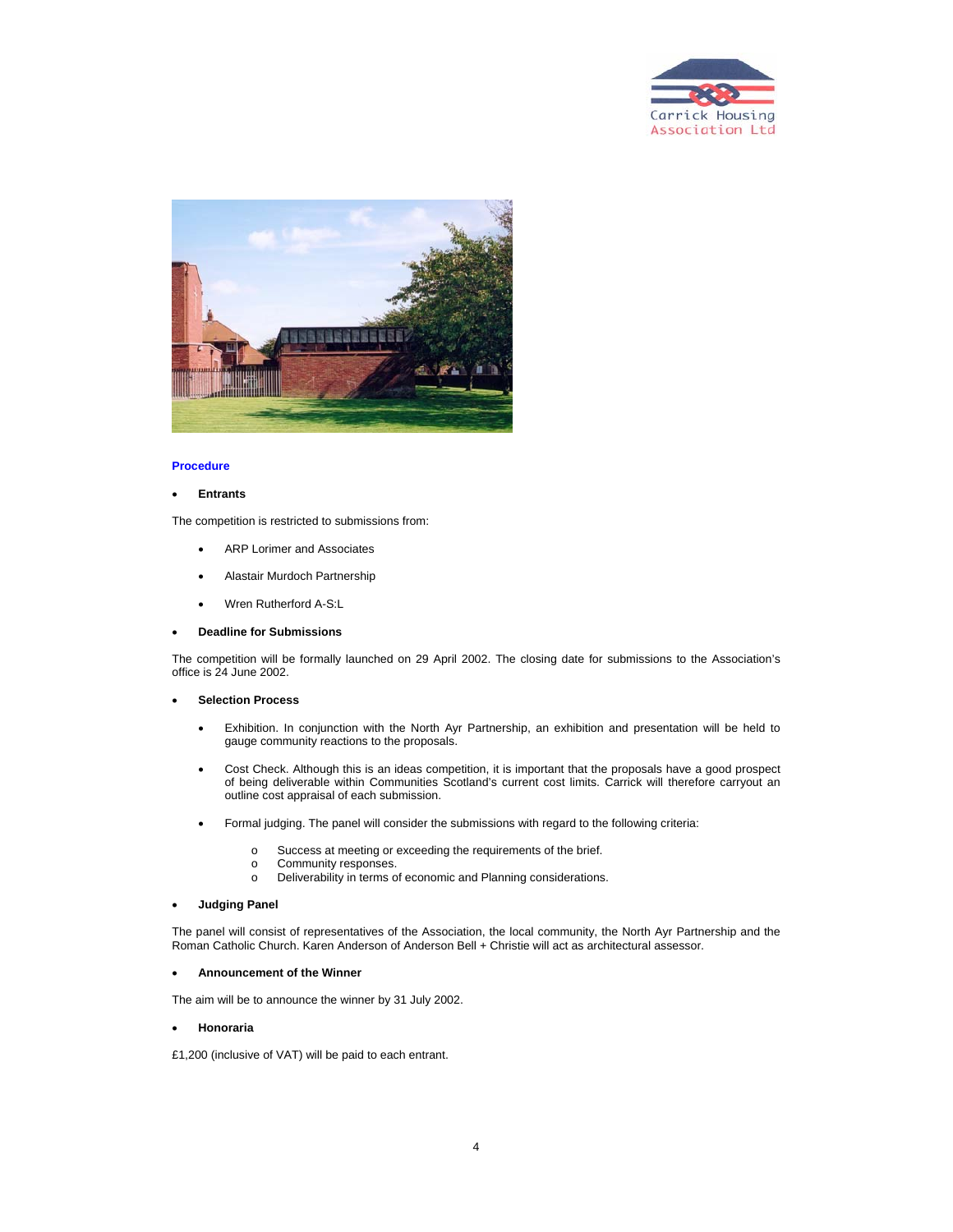

## • **Prize**

£1,200 (including VAT) will be paid to the winner. Whilst no guarantees can be given at this stage, if the project does proceed, it would be the Association's intention to appoint the winning practice (subject to continued compliance with its quality assurance requirements). In such an eventuality, the prize should be treated as a payment of fees to account.

### • **Copyright**

The entrants shall retain the copyright of their design proposals. It is a condition of the competition, however, that the entrants will grant an irrevocable free licence to the Association to reproduce the designs and any other submitted material for the purpose of reporting the competition to the general public.

#### • **Briefing Session**

The Association will organise a separate briefing session and site visit for each entrant in the week beginning 6 May. Following these, a note of answers to all questions raised will be circulated to the entrants.

#### • **Questions**

In addition to the above, questions may be submitted to the Association in the period to 10 June 2002. These should be in the form of e-mails to d.mclean@carrickha.org.uk . Answers together with a copy of the question will be circulated (by e-mail) to all entrants.

#### • **Access to the Site and Buildings**

Access to the buildings can be obtained at the convenience of the resident priest, Father McGee (01292 265716).

#### • **Submission Requirements**

The minimum information requirements are:

- o Analytical drawings
- o Key exterior and interior perspectives
- o 1:200 site plan and/or axonometric
- o 1:100 floor plans
- o 1:100 elevations
- o 1:100 sections
- o 1:50 plans typical unit types
- o 1:50 section typical unit types

Submissions should be contained within a maximum of 4 mounted A1 panels.

o Models

These should not be submitted. Photographs of models may however be contained in the submitted panels.

o Project report

An A3 report should be submitted. Six paper copies and (if possible) a PDF file should be supplied. This should contain:

- o A schedule of accommodation (housing accommodation referenced to the New Scottish Housing Handbook, Bulletin 1).
- o Reductions of the drawings contained in the submitted panels.
- o A description of the design concept. This should cover, inter alia:
	- o The reconciliation of past and proposed uses on the site.
	- o The relationship of the proposal to its surroundings.